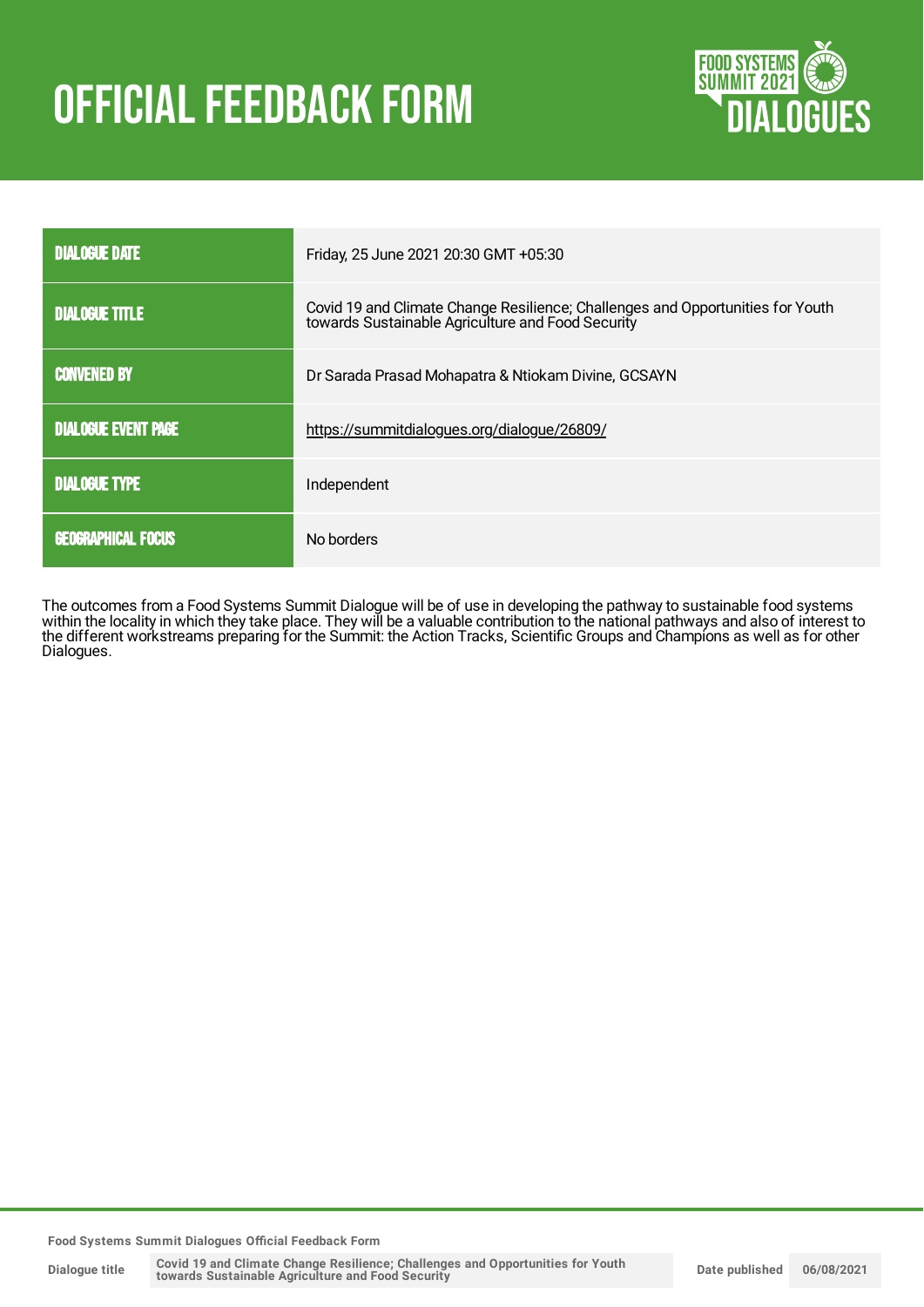## 1.PARTICIPATION

**TOTAL NUMBER OF PARTICIPANTS** 



#### NUMBER OF PARTICIPANTS FROM EACH STAKEHOLDER GROUP

|     | Small/medium enterprise/artisan             |    | Workers and trade union                     |
|-----|---------------------------------------------|----|---------------------------------------------|
|     | Large national business                     |    | Member of Parliament                        |
|     | Multi-national corporation                  |    | Local authority                             |
| 54  | Small-scale farmer                          | 5  | Government and national institution         |
| 22  | Medium-scale farmer                         |    | Regional economic community                 |
|     | Large-scale farmer                          |    | <b>United Nations</b>                       |
|     | Local Non-Governmental Organization         | 1  | International financial institution         |
| 6   | International Non-Governmental Organization |    | Private Foundation / Partnership / Alliance |
|     | Indigenous People                           |    | Consumer group                              |
| 210 | Science and academia                        | 16 | Other                                       |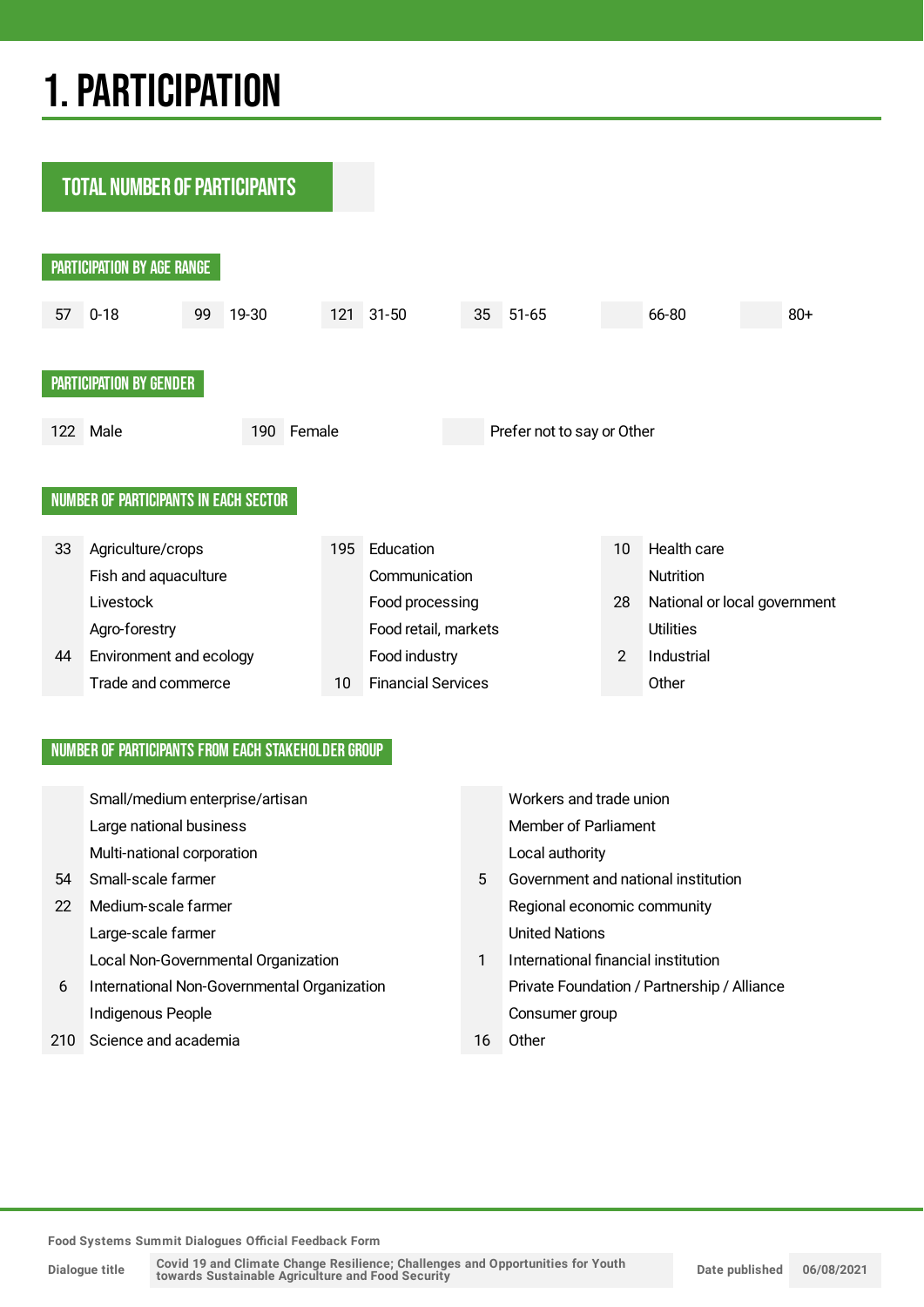## 2. PRINCIPLES OF ENGAGEMENT

#### HOW DID YOU ORGANIZE THE DIALOGUE SO THAT THE PRINCIPLES WERE INCORPORATED, REINFORCED AND ENHANCED?

This dialogue series stick to all the principles of engagement as proposed by UN towards the fulfillment of 2030 agenda. As this dialogue includes people from all sectors and it is a 2 days programme discussion was conducted on 4 themes (2 theme on each day) where detailed discussion was conducted among the participants and the panelists and it gives respect to each and every comment by the participants.

#### HOW DID YOUR DIALOGUE REFLECT SPECIFIC ASPECTS OF THE PRINCIPLES?

one of the specific aspects of the principle of engagement which was reflected in the dialogue series is the recognition of complexity which has impact on biodiversity, climate change, food production etc. As all these issues are closely connected with each other which has a long term effect on the human ecosystem, a complex issue raised in the series regarding the involvement of Industry in the food security.

#### DO YOU HAVE ADVICE FOR OTHER DIALOGUE CONVENORS ABOUT APPRECIATINGTHE PRINCIPLES OF ENGAGEMENT?

I as a convenor would like to advice my fellow convenors to include participants from all categories(farmers to high official) as the food system is interconnected i.e everyone is a part of the food system be it directly or indirectly. More focus to be given on the female and PLD participants as these are the vulnerable groups whose views and concerns are to be listened and included in the outcome.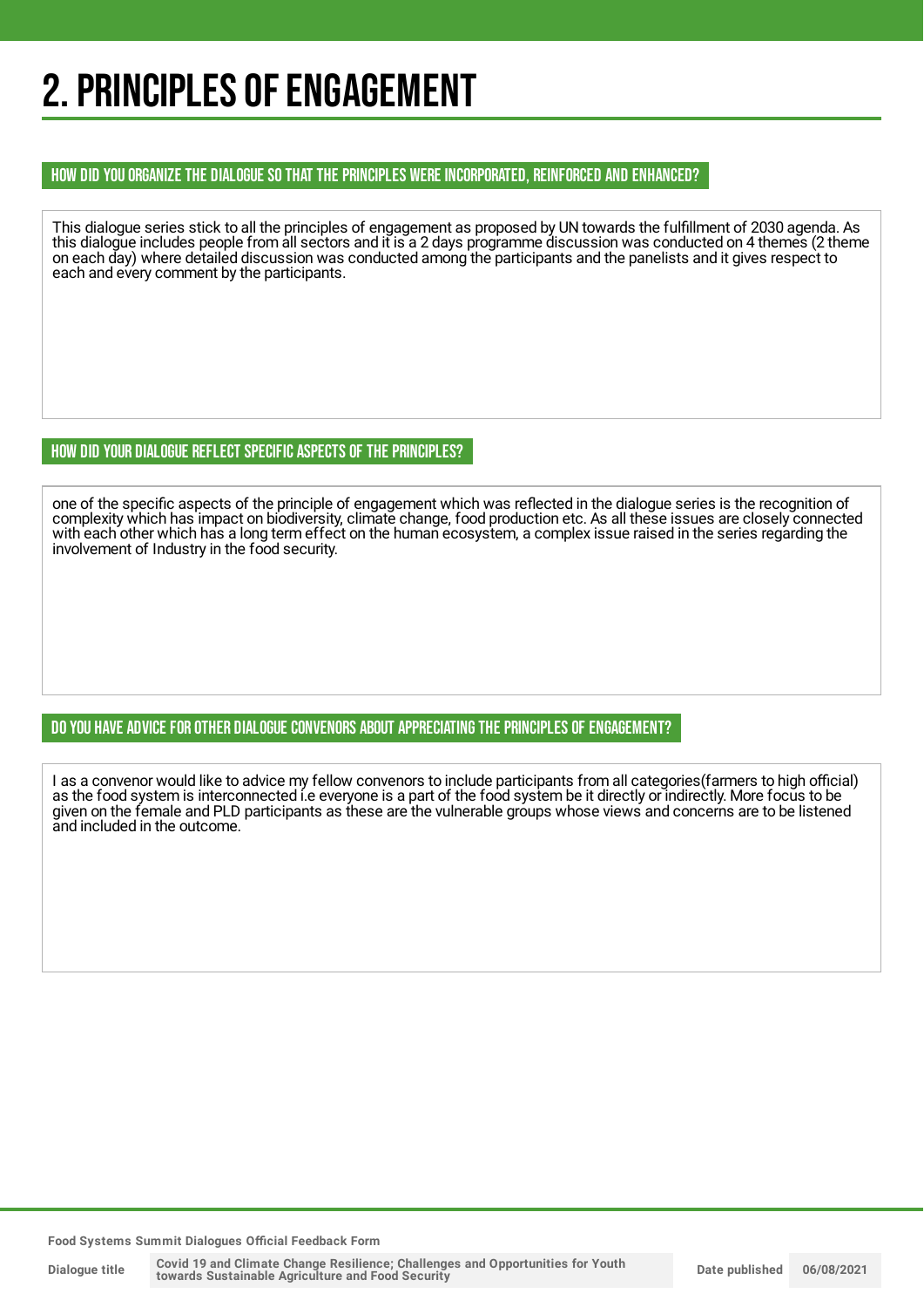## 3. METHOD

The outcomes of a Dialogue are influenced by the method that is used.

DID YOU USE THE SAME METHOD AS RECOMMENDED BY THE CONVENORS REFERENCE MANUAL?

✓ **Yes No**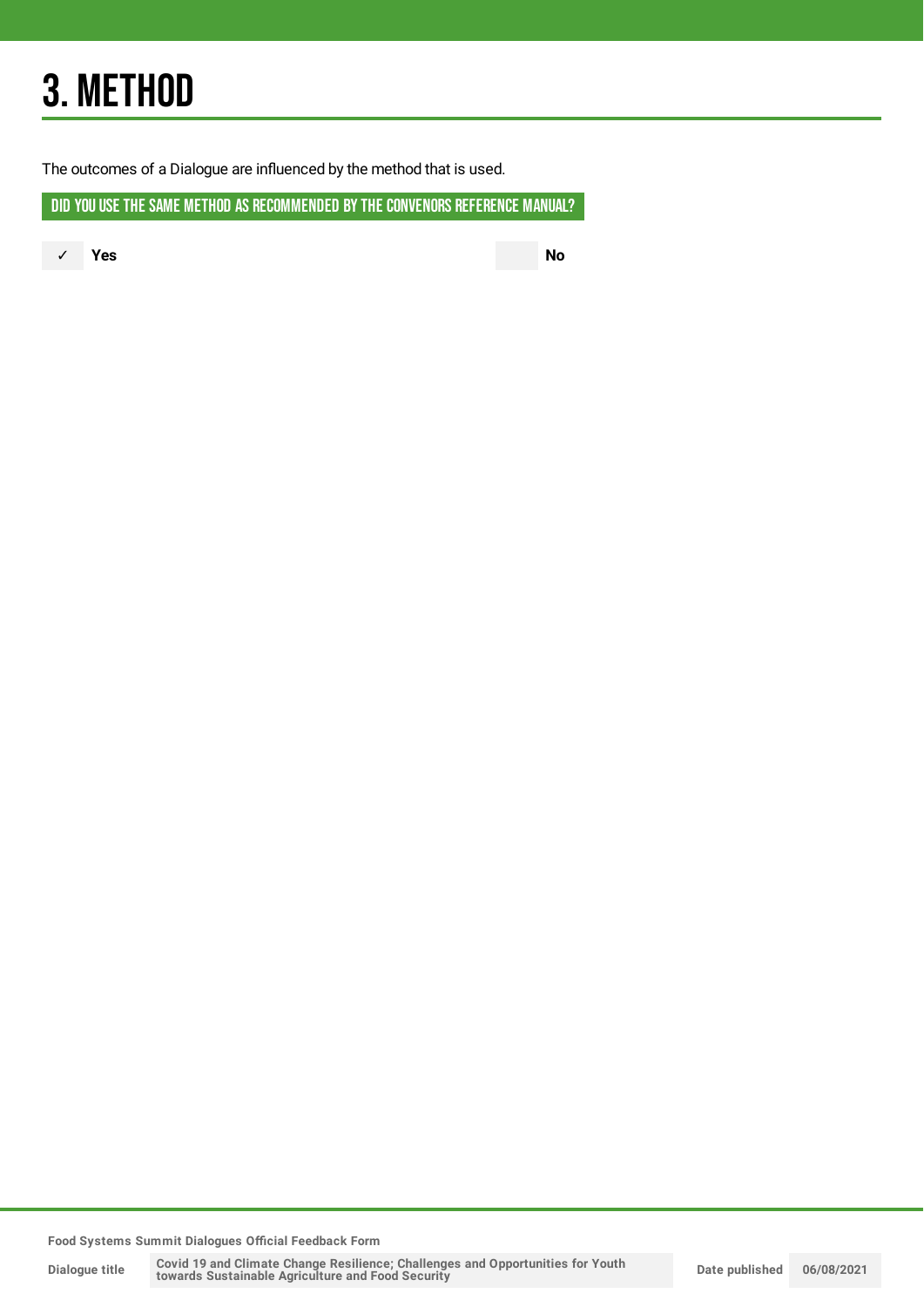## 4. DIALOGUE FOCUS & OUTCOMES

### MAJOR FOCUS

As a convenor of this dialogue series my main focus is to include the comments(positive/negative) from all the participants and panelists through specific breakout rooms on Zoom platform so that we can touch all the action tracks and something good will come out of the discussion. For this I divide the 4 themes of our dialogue series in to 2 each on each day so that a lot of comments, suggestions will come out. What I found all comments are interconnected to each other.

#### ACTION TRACKS

- ✓ Action Track 1: Ensure access to safe and nutritious food for all
- ✓ Action Track 2: Shift to sustainable consumption patterns
- ✓ Action Track 3: Boost nature-positive production
- ✓ Action Track 4: Advance equitable livelihoods
- ✓ Action Track 5: Build resilience to vulnerabilities, shocks and stress

#### **KEYWORDS**



**Food Systems Summit Dialogues Official Feedback Form**

**Dialogue title**

Covid 19 and Climate Change Resilience; Challenges and Opportunities for Youth<br>towards Sustainable Agriculture and Food Security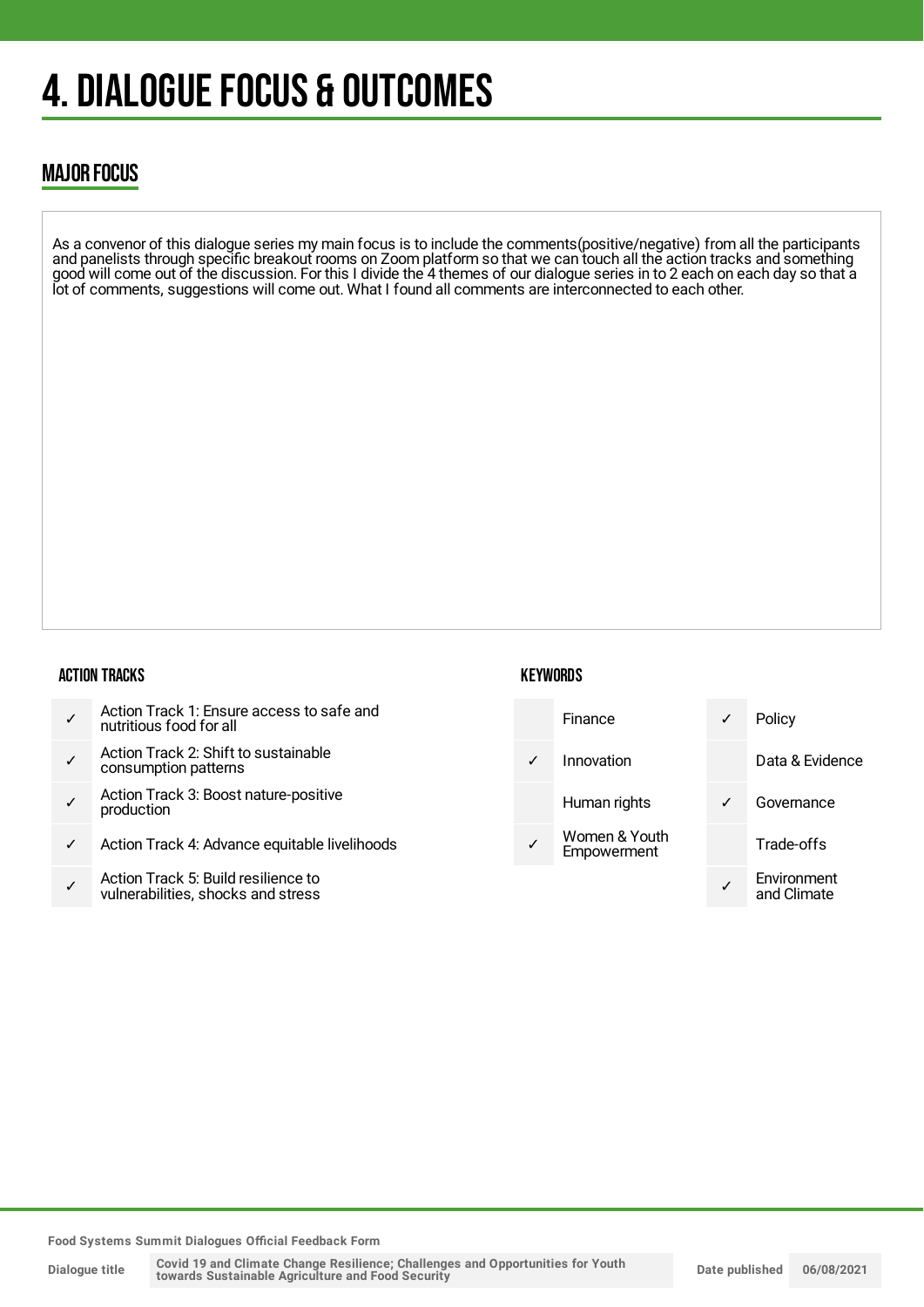### MAIN FINDINGS

My main findings

- 1. All are agreed to work unitedly to fulfill the SDG 2
- 2. The academia/researchers are agreed to discover such technologies which will be user friendly.

3. Action to be taken to fill the gap between Laboratories to Land which means all the discoveries, theories, experiments should be feasible and practical

4. I as convenor proposed before all a concept of "Zero Food Wastage" where each and every individual will never waste food , rather distribute the excess(if any) among the needy as we know about 60% of food is wasted everyday across the Globe.

#### ACTION TRACKS

| Action Track 1: Ensure access to safe and<br>nutritious food for all |  |
|----------------------------------------------------------------------|--|
|----------------------------------------------------------------------|--|

- ✓ Action Track 2: Shift to sustainable consumption patterns
- ✓ Action Track 3: Boost nature-positive production
- Action Track 4: Advance equitable livelihoods
- ✓ Action Track 5: Build resilience to vulnerabilities, shocks and stress

#### **KEYWORDS**

| Finance                      | Policy                     |
|------------------------------|----------------------------|
| Innovation                   | Data & Evidence            |
| Human rights                 | Governance                 |
| Women & Youth<br>Empowerment | Trade-offs                 |
|                              | Environment<br>and Climate |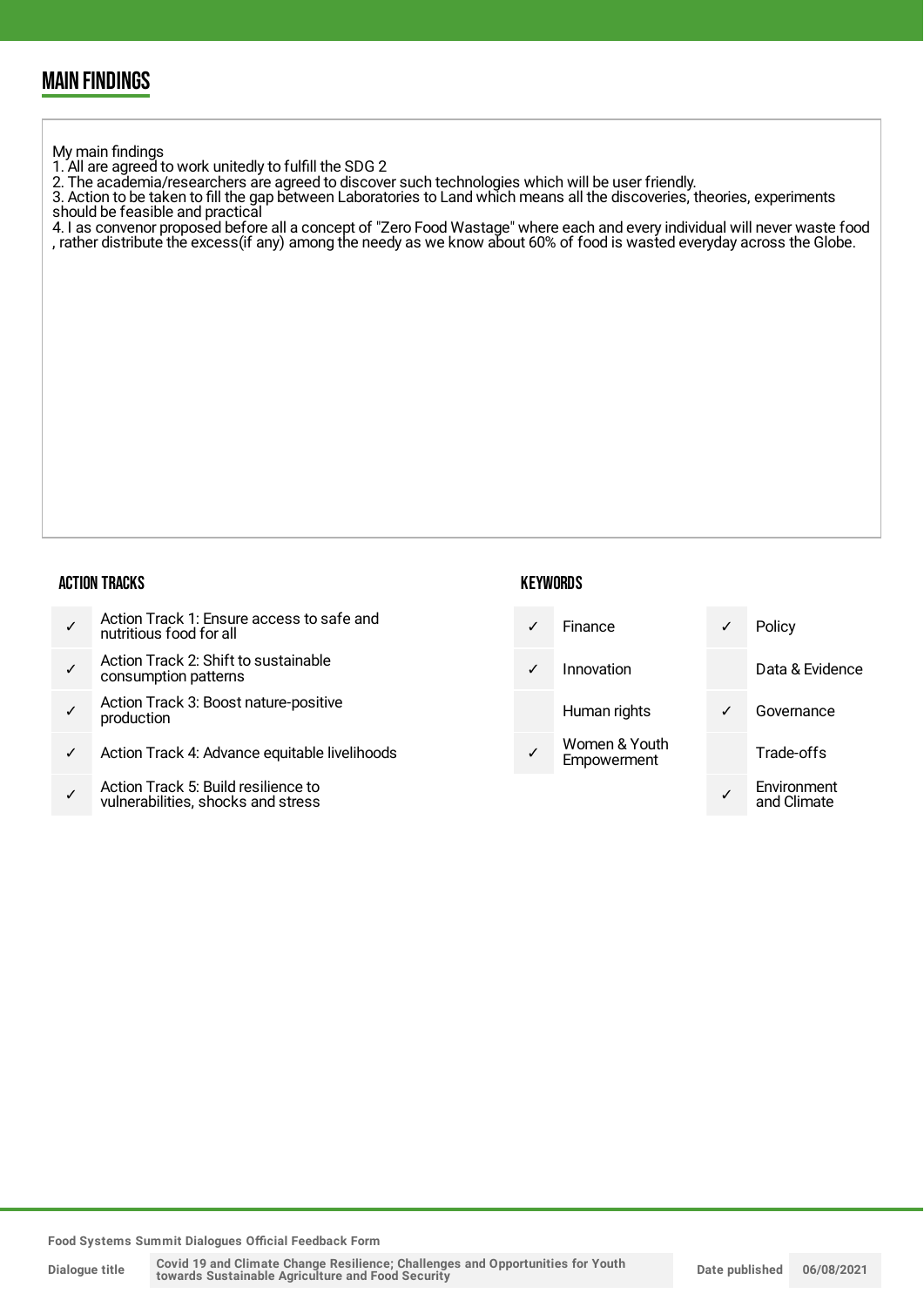#### Outcomes of the dialogue series

1. About 80% of the participants agreed on a proposal of "Patent Free Technology" i.e UN should take a bold step informing all the member countries of UN to adopt the "Patent Free Technology" where all the innovations, research with regard to Agriculture, Climate Change mitigation, Pollution etc should be patent free so that a simple farmer can be able to get a high technology devised by the developed countries across the Globe.

2. women and PLD(People living with Disabilities) to be given utmost importance as it is the duty and responsibility of Government of each country.

3. All youth involved in farming/agriculture should be encouraged in every respect from all stake holders so that they will consider farming as a business and they are the agripreneurs.

#### ACTION TRACKS

| Action Track 1: Ensure access to safe and<br>nutritious food for all |
|----------------------------------------------------------------------|
|----------------------------------------------------------------------|

✓ Action Track 2: Shift to sustainable consumption patterns

Action Track 3: Boost nature-positive production

- Action Track 4: Advance equitable livelihoods
- ✓ Action Track 5: Build resilience to vulnerabilities, shocks and stress

### **KEYWORDS**

|   | Finance                      | Policy                     |
|---|------------------------------|----------------------------|
| ✓ | Innovation                   | Data & Evidence            |
|   | Human rights                 | Governance                 |
|   | Women & Youth<br>Empowerment | Trade-offs                 |
|   |                              | Environment<br>and Climate |